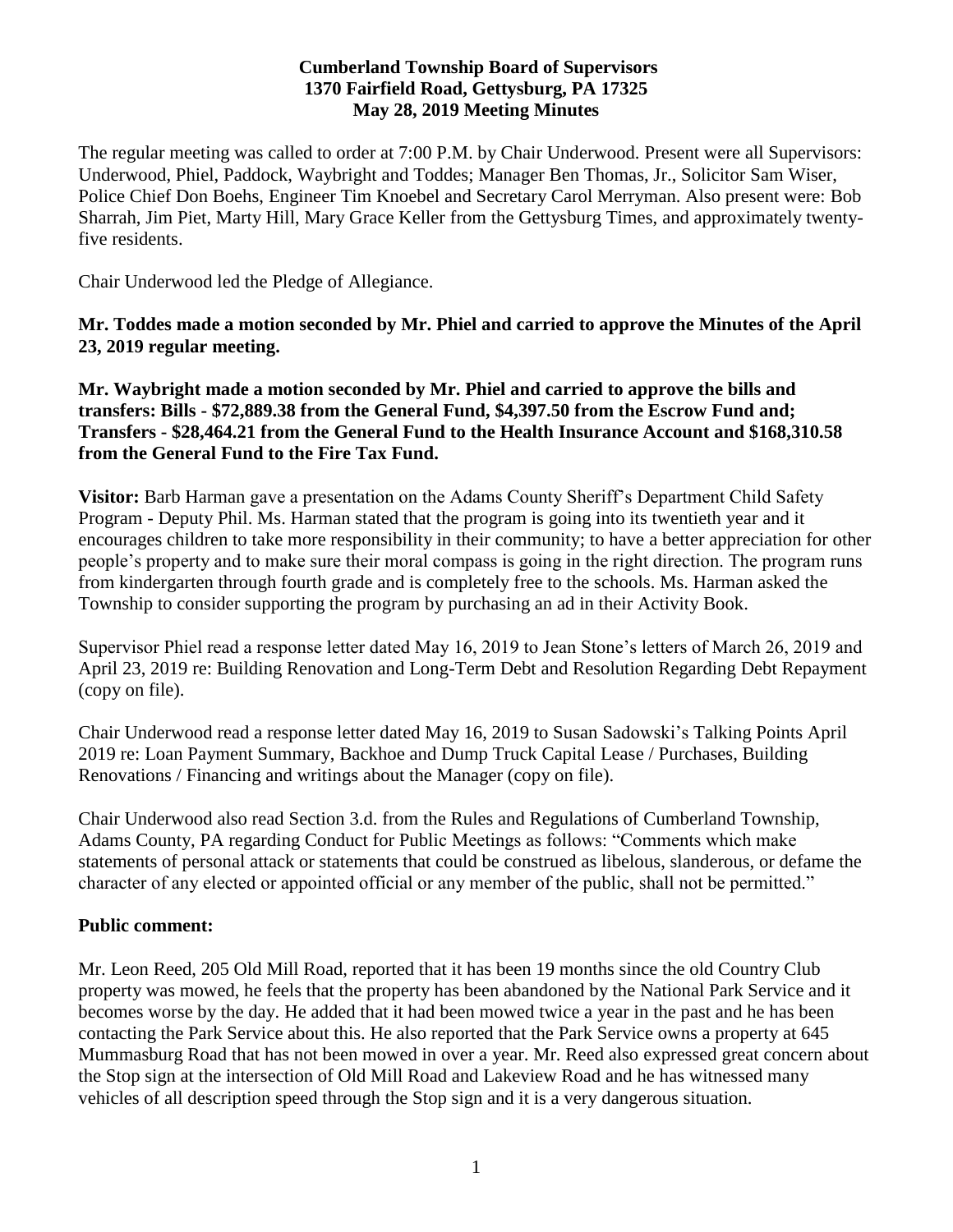Mr. Speros Marinos, 912 Baltimore Pike, reported on the celebration of the 270<sup>th</sup> Anniversary of Cumberland Township being held at the Mary Penn Bed and Breakfast on June  $1<sup>st</sup>$  and the quarterly meeting of the Cumberland Township Historical Society being held on Monday night at the Church of the Brethren. Mr. Marinos also talked about the drug problem and asked the Board to do everything they can to support the Police Department so they can keep drugs out of the Township and to keep working on the Zoning update.

Mary Grace Keller from The Gettybsurg Times informed the Board that she was taking another position and she thanked them for answering all of her questions and for working with her over the two and a half years that she has been covering the Township's meetings.

# **Engineer/Plans:**

Mr. Knoebel reported that the Township has received a request from Woodhaven Building and Development, Inc. for a 60-day time extension for approval of Cumberland Village, Phase II Preliminary Plan. The current expiration date is June 3, 2019. **Mr. Toddes made a motion seconded by Mr. Paddock and carried to approve the request for a 60-day time extension for approval of the Cumberland Village, Phase II Preliminary Plan until August 2, 2019.**

Mr. Knoebel also reported that more information was received from First Capital Engineering Co. on May 8, 2019 regarding the de-watering plan for Keystone Services and he provided a review of the information dated May 28, 2019. He stated that there were a number of comments and they were passed on to the developer's engineer.

Mr. Knoebel reported that a plan was received today that proposes the removal of the connector trail from Cumberland Village, Phase 1A to Phase 1C that has been discussed at the last couple of meetings.

Mr. Knoebel reported that Cannon Ridge is in the process of completing improvements in Phase 3. And in 2018 the Township amended the Developer's Agreement with S & A Homes and provided that improvements within the development be completed by June 30, 2019. He added that they have actively been working on the improvements, his office is working with the Road Department and developer in order to help preserve the road surfaces in Phases 1 and 2 and this may necessitate another amendment to the Developer's Agreement.

Mr. Knoebel reported that they provided a status report for MS4 at the workshop last week and summarized as follows: five-year permit process; includes six Minimum Control Measures and the Township must implement projects and policies that would result in a 10% reduction in sedimentation loading within the next five years. Mr. Thomas added that this was placed on the agenda tonight for the community to understand that a third utility is coming to the Township by an unfunded mandate.

**Police Report:** Police Chief Don Boehs presented a written and oral report of police activities for the month of April, 2019 including: 390 complaints - Psych/suicide-8, Disturbances-8, Assault/Harassment-3, Domestics-10, Criminal Mischief-0, Suspicious Activity-14, Thefts-1, Alarms-14, Medical Emergency-4, 911 Hang Up-3, Cruelty to Animals – 0, Wanted Person – 1, Reported Drug Activity – 2, Welfare Checks – 11, Shots Fired – 1, Fraud – 2, Burglary –2, Sexual assault-1, Follow-up Investigation- 32, SRO Calls – 11 with 2 DOC and 2 Theft/Criminal Mischief arrests; 93 traffic stops, 75 combined arrests, 9 traffic accidents, 33 targeted enforcements, 10,912 patrol miles and 66 walk-in complaints. He added that they assisted other agencies 10 times and they were assisted twice. There were two assists to Pa. State Police in Straban Township.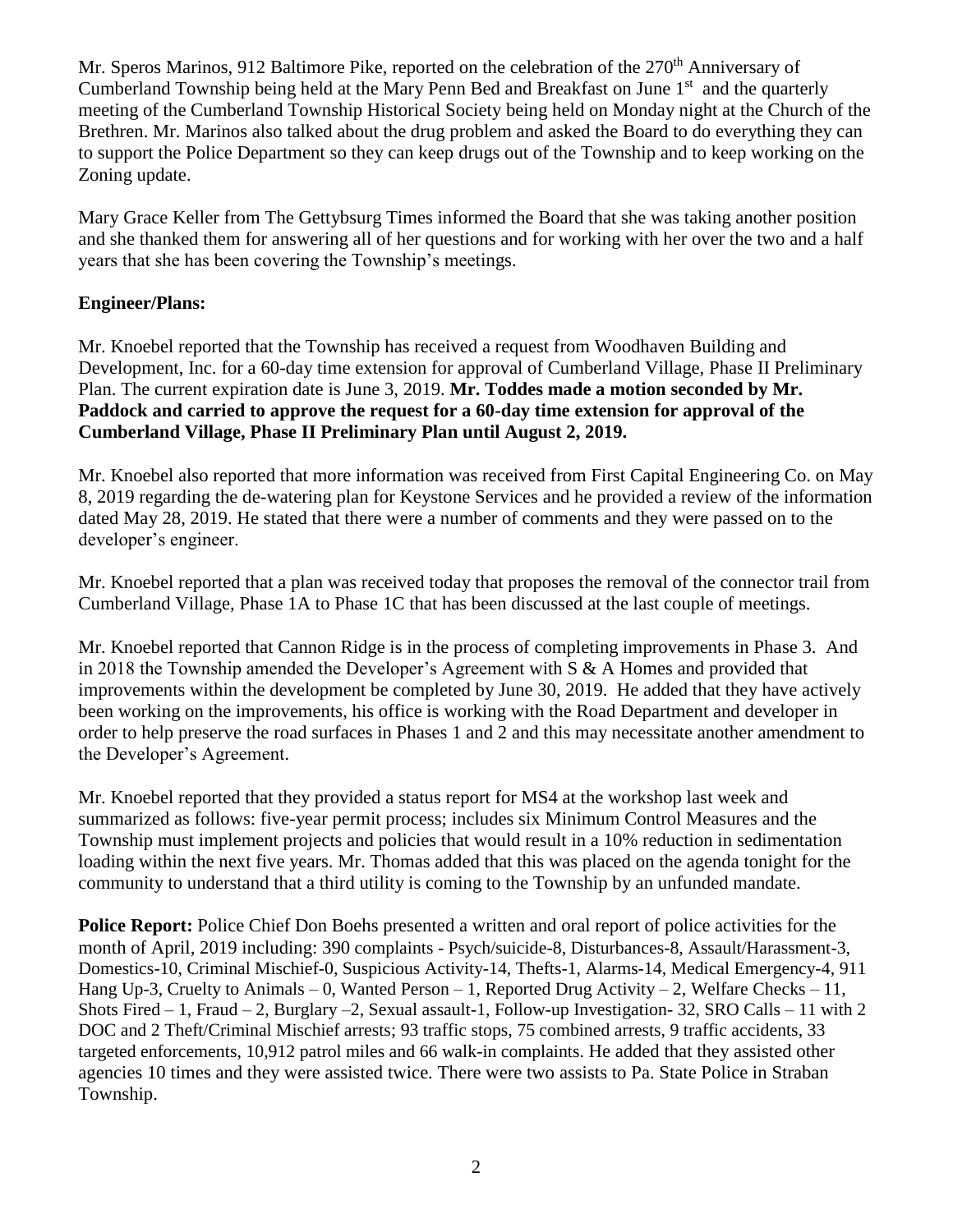# **Active Business:**

Mr. Thomas reported that the Board discussed the Cumberland Village proposed walking trail in great detail at their workshop last week and the Board decided to request that the proposed trail that connected Phase 1A and 1C be removed from the plan. Mr. Thomas explained that it is an amendment to the plan and must go back through the approval process beginning with Adams County Planning and Development and Township Planning Commission review. The Board and Solicitor Wiser concurred.

Mr. Thomas reviewed the actions taken by the Board at their May 23, 2019 workshop including: approval of Box Alarm Card changes for Barlow VFD; request for developer to remove the proposed connector trail in Cumberland Village; approval to wave the special event permit fee of \$331.00 for the celebration of Cumberland Township's 270<sup>th</sup> Anniversary being held on June 1, 2019 and also to allow the Historical Society to use the Township's logo on their program for that event; strategic planning in reference to MS4; the Board tasked Mr. Thomas and Solicitor Wiser with gathering a list of possible facilitators and Request for Proposals for the Zoning update process; brief discussion of the building renovation that has been downsized and Mr. Thomas and Mr. Toddes will be going to C. S. Davidson to get a revised plan so the Township can get a cost and staffing was briefly discussed due to the increasing workload.

Mr. Thomas reported that the 90-day timeframe for recording the Hartman, Maitland and Croy Final Plan has lapsed and the plan needs to be re-approved for recording. **Mr. Toddes made a motion seconded by Mr. Paddock and carried to re-approve the Hartman, Maitland and Croy Plan for recording.**

Mr. Thomas updated the Board on the proposed Fireworks Ordinance. He reported that himself, Solicitor Wiser and Police Chief Boehs have written a draft ordinance and are in the process of making some revisions. Solicitor Wiser reviewed the draft ordinance which largely addresses consumer grade fireworks and includes definitions that are consistent with the state law. He added that the proposed ordinance limits the time for discharge of fireworks, limits the days to December  $31<sup>st</sup>$  and July  $4<sup>th</sup>$  and the discharge may not be on public property or the property of another person without their consent. Solicitor Wiser stated that they do need to have more discussion on the display fireworks and the rest of the requirements are consistent with state law. There was discussion regarding the need for the ordinance. Mr. Thomas stated that when the draft ordinance is complete the Board has to authorize the advertisement of the ordinance, a hearing is held on the ordinance and that would be the time and place for residents to voice their opinions.

Mr. Thomas read a letter from Russell Ryan, Resource Conservationist, Adams County Conservation District regarding: weed ordinances versus stormwater management designs and he asked the Board to review it for consideration in 2020 prior to the spring growing season.

Mr. Thomas reported that the township has received an application from Stanley Flaggs, 284 Swetland Road for a Zoning Map amendment and that requires a public hearing. The hearing was scheduled for June 25, 2019 at 6:00 p.m. prior to the regular meeting.

Mr. Phiel reported that the Finance Committee is recommending that the Board authorize a replacement purchase for a 2019 Police Vehicle (all-wheel drive Dodge Charger at a total cost of \$34,733.00 - \$42,000.00 budgeted) and deem a 2014 Chevrolet Caprice as surplus and subject to sale after the new vehicle is in service. **Mr. Phiel made a motion to authorize the above-mentioned purchase and sale seconded by Mr. Toddes and carried.** Mr. Phiel also reported that Finance Committee recommends that the Board authorize utilizing 10% of the 2019 Pa. Liquid Fuels Allocation to pay for a portion of the 2019 dump truck currently on order (estimated @ \$8,400.00). **Mr. Phiel made a motion seconded by Mr. Paddock and carried to authorize the use of approximately \$8,400.00 of Liquid Fuels funds towards the purchase of the new 2019 dump truck.** Lastly, Mr. Phiel reported that that the Township has a request from Barlow Fire Company for reimbursement of the 4<sup>th</sup> Qtr. expenses in the amount of